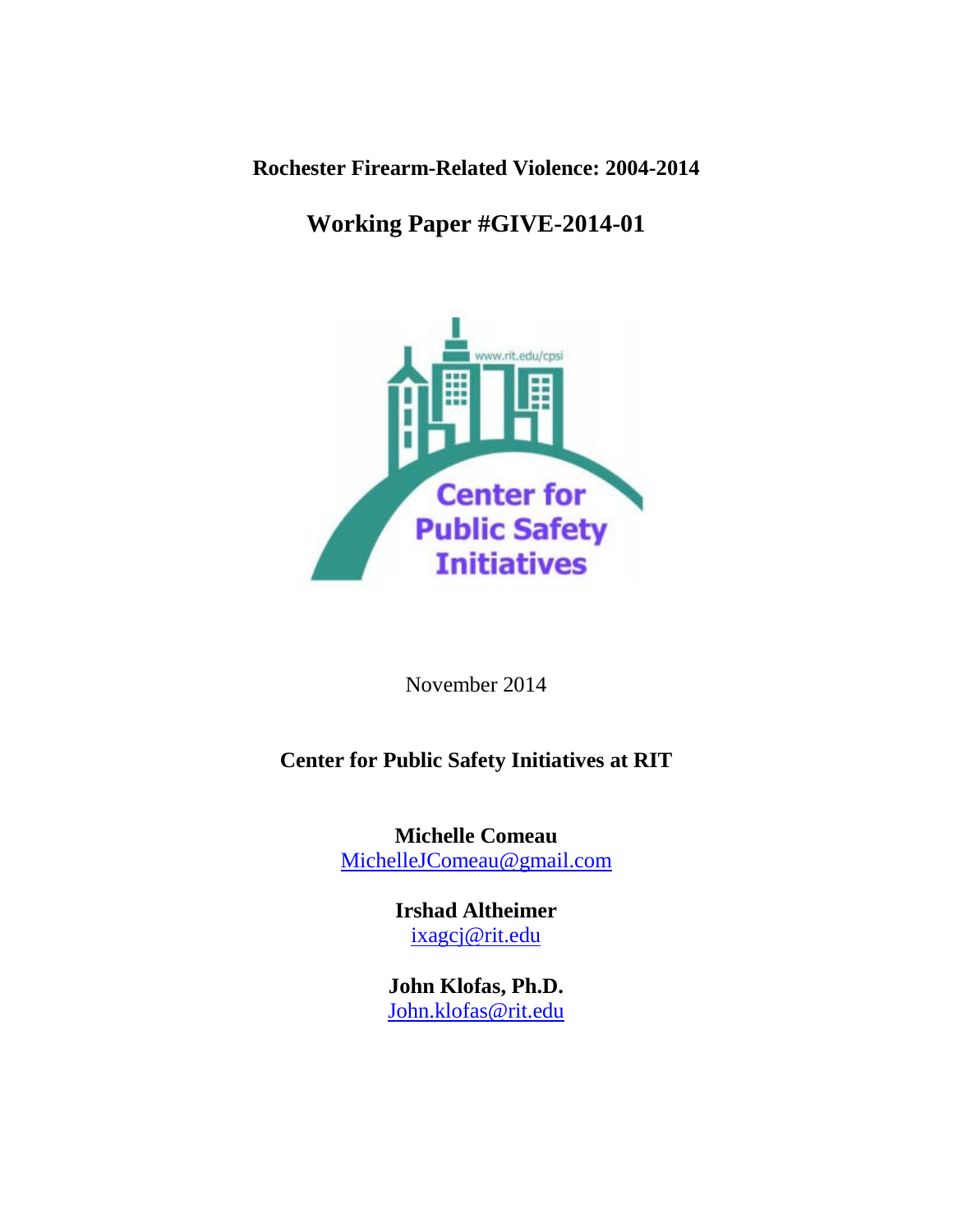Rochester, NY is one of seventeen sites selected for the Gun Involved Violence Elimination (GIVE) Initiative, which is funded by the New York State Division of Criminal Justice Services. GIVE sites will incorporate up to six evidence-based practices (street outreach, problem oriented policing, hot spots policing, crime prevention through environmental design, procedural justice, and focused deterrence) to develop a multi-component strategy targeting gun violence.

The Center for Public Safety Initiatives will develop a series of working papers focusing on gun violence and the many ways it impacts the City of Rochester and Monroe County. This is the first paper in the series, and it focuses on general trends of firearm-related violence within the city.

# **Data**

As part of the GIVE initiative the New York State Division of Criminal Justice Services (DCJS) receives Uniform Crime Reports or New York State Incident Based Reporting Program crime and arrest data from the Rochester City Police and nineteen other jurisdictions. DCJS compiles this data into their Monthly Crime, Arrest, and Firearm Activity Report (Division of Criminal Justice Services, 2014). This paper is derived from data contained within that report.

# **Violent Crime within Rochester, NY: January – June 2014**

The chart below displays the total percentage of firearm related crime for all reported crime types (i.e., murder, rape, robbery, aggravated assault, and total violent crime) within the City of Rochester for the first six months of 2014.The total count of reported crime is listed below each criminal act. Each bar displays the total count of crime that was firearm related or not firearm related.



*Chart 1: Firearm Related Violent Crime in Rochester, NY: January – June, 2014* **Firearm Related Violent Crime in Rochester, NY: January - June, 2014**

*Data from:* Crime, Arrest and Firearm Activity Report. New York State Division of Criminal Justice Services.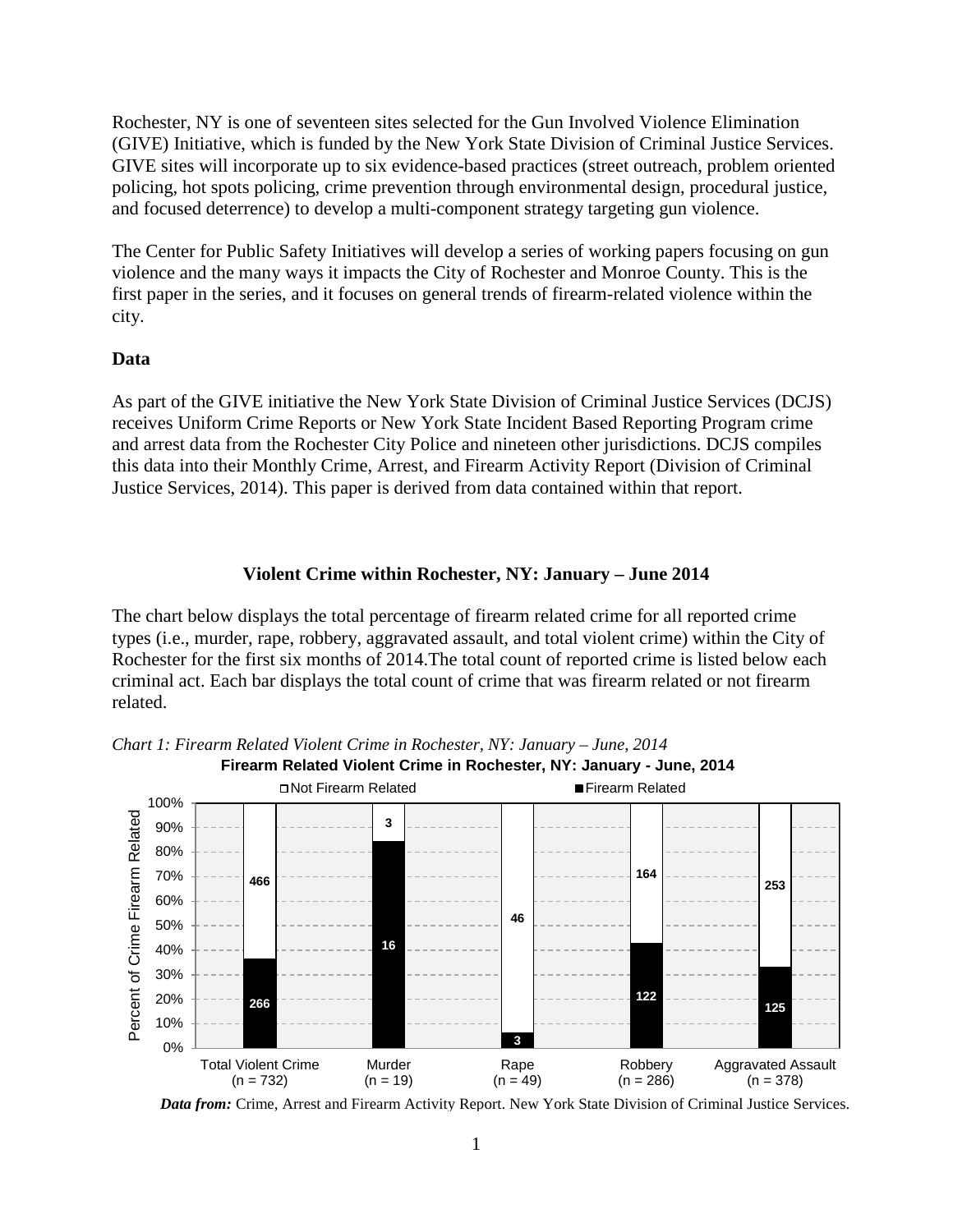Over one-third of all reported violent crimes to occur within the City of Rochester in the first six months of 2014 were firearm related (36.64%). A high level of variability exists on the percentage of firearm related crimes for different crime types. Most murders (84.21%) were firearm related, while only a small percentage of reported rapes (6.12%) involved firearms. Robbery (42.66%) and Aggravated Assault (33.07%) were both frequently firearm-related.

#### **Violent Crime within Rochester, NY: June 2013-May 2014**

Chart 2 provides the same information described above for the one-year period of July 2013 – June 2014. Again, over one-third of all violent crime (36.58%) was firearm related and there was great variability in the percentage of firearm related crimes for murder (77.78%), rape (5.83%), robbery (44.59%), and aggravated assault (33.07%).





The data above provide an overview of the amount of firearm related crime among the violent crimes of murder, rape, robbery, aggravated assault, and total violent crime. To provide larger context we now examine crime trends over ten years.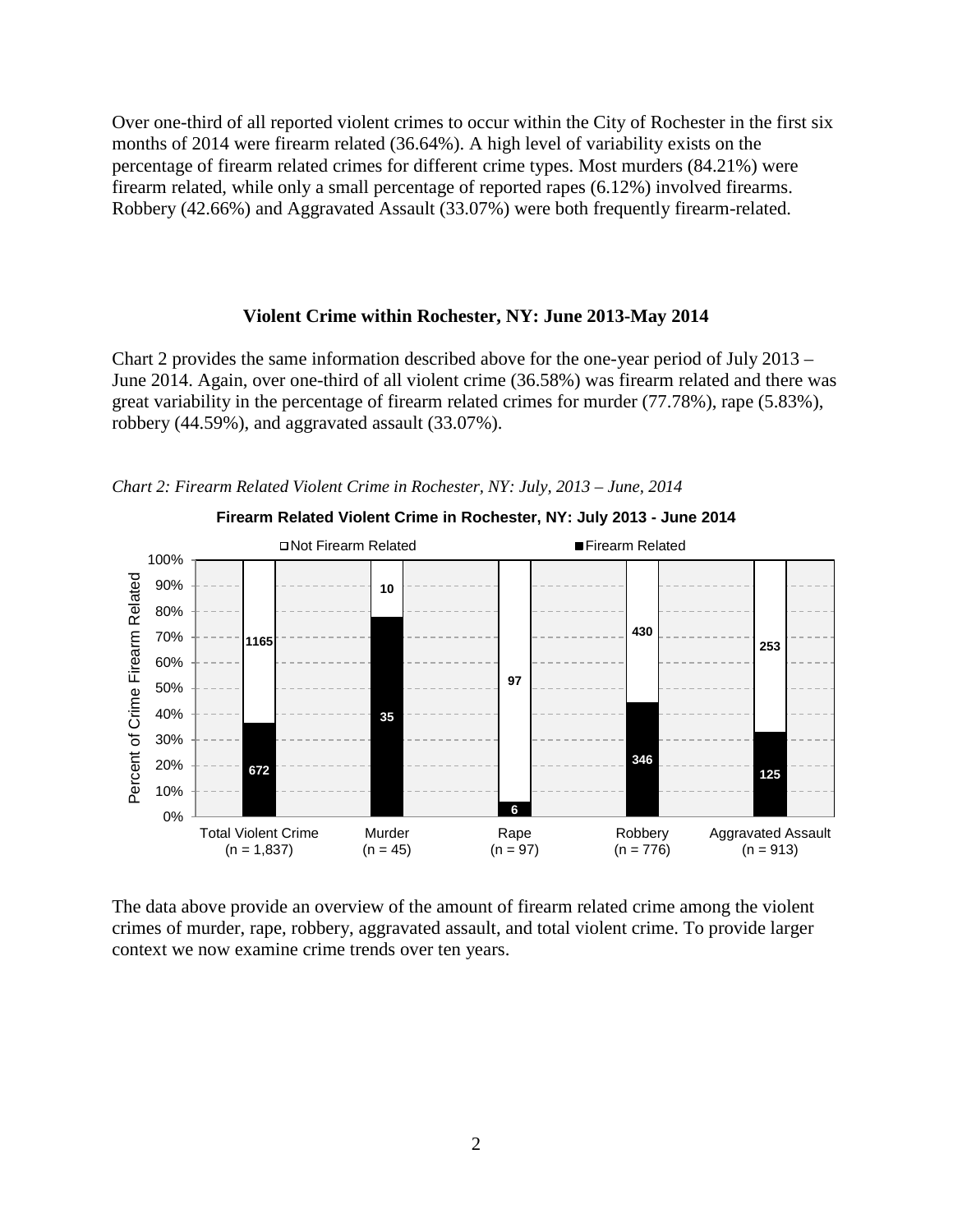### **Total Violent Crime**

Table 1 displays the reported count of violent crime within Rochester between 2004 and 2013 and the number of these crimes related to firearms. Each year, between 28.98% (2011) and 48.37% (2004) of all reported violent crimes within Rochester between 2004 and 2013 were firearm related. As of June 30, 2014, there were 732 violent crime incidents reported within Rochester for the year.

| <b>Violent Crime</b>       |                    |                   |
|----------------------------|--------------------|-------------------|
|                            | <b>Total Count</b> | % Firearm Related |
| 2004                       | 1,782              | 48.37%            |
| 2005                       | 2,189              | 43.08%            |
| 2006                       | 2,666              | 46.47%            |
| 2007                       | 2,350              | 36.64%            |
| 2008                       | 2,302              | 32.97%            |
| 2009                       | 2,029              | 33.61%            |
| 2010                       | 2,231              | 31.69%            |
| 2011                       | 2,036              | 28.98%            |
| 2012                       | 2,067              | 33.58%            |
| 2013                       | 2,107              | 35.83%            |
| 5-Year Average (2009-2013) | 2.094              | 32.74%            |

*Table 1: Violent Crime in Rochester, 2004-2013*

### **Murder**

Table 2 displays the count of reported murders within Rochester between 2004 and 2013 and how many of these were firearm related. Between 45.16% (2011) and 82.14% (2009) of all reported murders within Rochester between 2004 and 2013 were firearm related. As of June 30, 2014, there were 19 murders reported within Rochester for the year.

*Table 2: Murder in Rochester, 2004-2013*

| <b>Murder</b>              |                    |                   |
|----------------------------|--------------------|-------------------|
|                            | <b>Total Count</b> | % Firearm Related |
| 2004                       | 36                 | 72.22%            |
| 2005                       | 53                 | 73.58%            |
| 2006                       | 49                 | 69.39%            |
| 2007                       | 50                 | 78.00%            |
| 2008                       | 43                 | 74.42%            |
| 2009                       | 28                 | 82.14%            |
| 2010                       | 41                 | 70.73%            |
| 2011                       | 31                 | 45.16%            |
| 2012                       | 36                 | 77.78%            |
| 2013                       | 42                 | 69.05%            |
| 5-Year Average (2009-2013) | 35.6               | 68.97%            |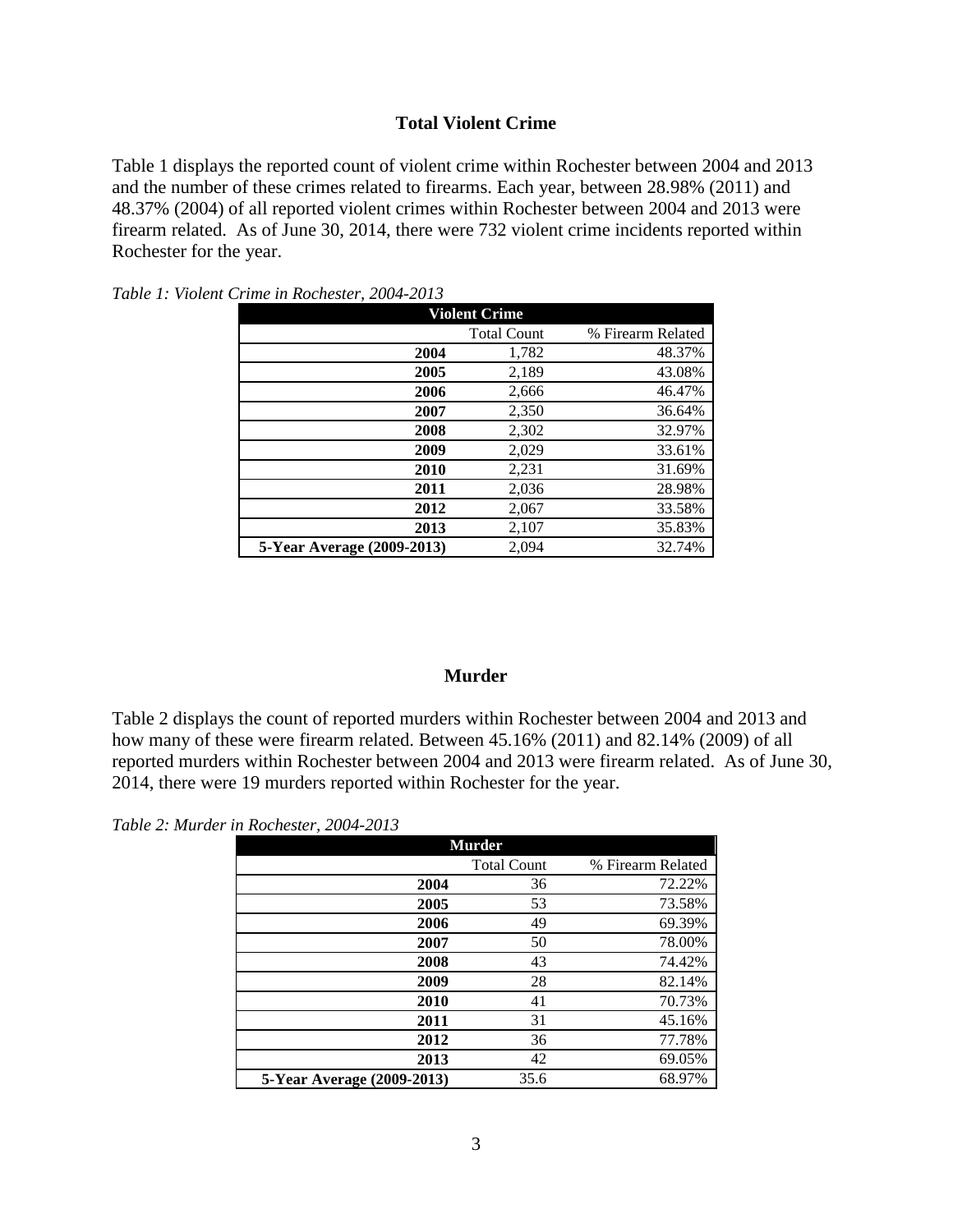#### **Rape**

Table 3 displays the count of reported rape within Rochester between 2004 and 2013 and the percentage of firearm related rape. Between 3.26% (2009) and 7.69% (2004) of all reported rapes within Rochester between 2004 and 2013 were firearm related. As of June 30, 2014, there were 49 cases of rape reported within Rochester for the year.

| Rape                       |                    |                   |
|----------------------------|--------------------|-------------------|
|                            | <b>Total Count</b> | % Firearm Related |
| 2004                       | 91                 | 7.69%             |
| 2005                       | 100                | 6.00%             |
| 2006                       | 92                 | 5.43%             |
| 2007                       | 121                | 3.31%             |
| 2008                       | 98                 | 4.08%             |
| 2009                       | 92                 | 3.26%             |
| 2010                       | 97                 | 4.12%             |
| 2011                       | 97                 | 6.19%             |
| 2012                       | 111                | 6.31%             |
| 2013                       | 92                 | 4.35%             |
| 5-Year Average (2009-2013) | 97.8               | 4.84%             |

*Table 3: Rape in Rochester, 2004-2013*

#### **Robbery**

Table 4 displays the count of reported robbery within Rochester between 2004 and 2013 and how many robberies were firearm related. Between 42.02% (2008) and 55.41% (2006) of all reported robberies within Rochester between 2004 and 2013 were firearm related. As of June 30, 2014, there were 286 robberies reported within Rochester for the year.

*Table 4: Robbery in Rochester, 2004-2013*

| <b>Robbery</b>             |                    |                   |
|----------------------------|--------------------|-------------------|
|                            | <b>Total Count</b> | % Firearm Related |
| 2004                       | 932                | 51.29%            |
| 2005                       | 1,026              | 54.87%            |
| 2006                       | 1,332              | 55.41%            |
| 2007                       | 1,032              | 44.96%            |
| 2008                       | 1,059              | 42.02%            |
| 2009                       | 838                | 45.23%            |
| 2010                       | 817                | 45.78%            |
| 2011                       | 759                | 42.82%            |
| 2012                       | 816                | 42.28%            |
| 2013                       | 918                | 44.23%            |
| 5-Year Average (2009-2013) | 829.6              | 44.07%            |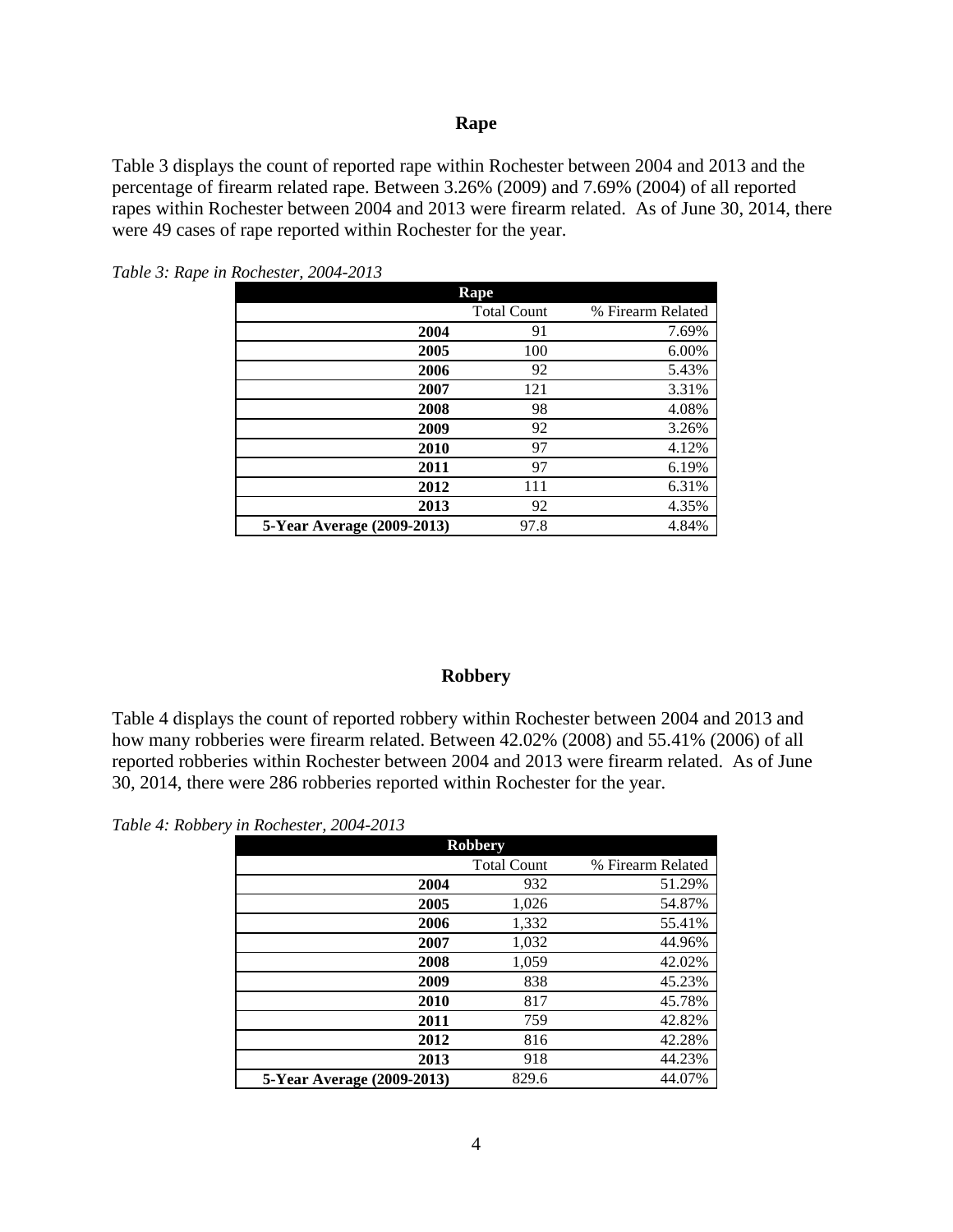### **Aggravated Assault**

Table 5 displays the count of reported aggravated assaults within Rochester between 2004 and 2013 and how many of these aggravated assaults were firearm related. Between 21.32% (2011) and 48.55% (2004) of all reported aggravated assaults within Rochester between 2004 and 2013 were firearm related. As of June 30, 2014 there were 378 aggravated assaults reported within Rochester for the year.

| <b>Aggravated Assault</b>  |                    |                   |
|----------------------------|--------------------|-------------------|
|                            | <b>Total Count</b> | % Firearm Related |
| 2004                       | 723                | 48.55%            |
| 2005                       | 1,010              | 33.17%            |
| 2006                       | 1,193              | 38.73%            |
| 2007                       | 1,147              | 30.86%            |
| 2008                       | 1,102              | 25.23%            |
| 2009                       | 1,071              | 25.86%            |
| 2010                       | 1,276              | 23.51%            |
| 2011                       | 1,149              | 21.32%            |
| 2012                       | 1,104              | 28.44%            |
| 2013                       | 1,055              | 29.95%            |
| 5-Year Average (2009-2013) | 1,131              | 25.82%            |

*Table 5: Aggravated Assault in Rochester, 2004-2013*

#### **Measures of Central Tendency and Dispersion**

We conclude measures of central tendency and dispersion across ten years. A larger standard deviation means greater variability surrounding the average. For example, Rape has a low standard deviation: most years fall within 1.47% of the mean (i.e., 3.57%-6.54% firearmrelated). Murder has a larger standard deviation: most years falling within 10.07% of the mean (i.e., 61.18% - 81.32% firearm-related).

*Table 6: Aggravated Assault in Rochester, 2004-2013*

| <b>Measures of Central Tendency and Dispersion</b><br>10-year average (2004-2013) |        |        |
|-----------------------------------------------------------------------------------|--------|--------|
| Average %<br>Firearm-Related<br><b>Standard Deviation</b><br>Crime (2004-2013)    |        |        |
| <b>Violent Crime</b>                                                              | 37.12% | 6.58%  |
| <b>Murder</b>                                                                     | 71.25% | 10.07% |
| Rape                                                                              | 5.07%  | 1.47%  |
| <b>Robbery</b>                                                                    | 46.89% | 5.08%  |
| <b>Aggravated Assault</b>                                                         | 30.56% | 8.08%  |